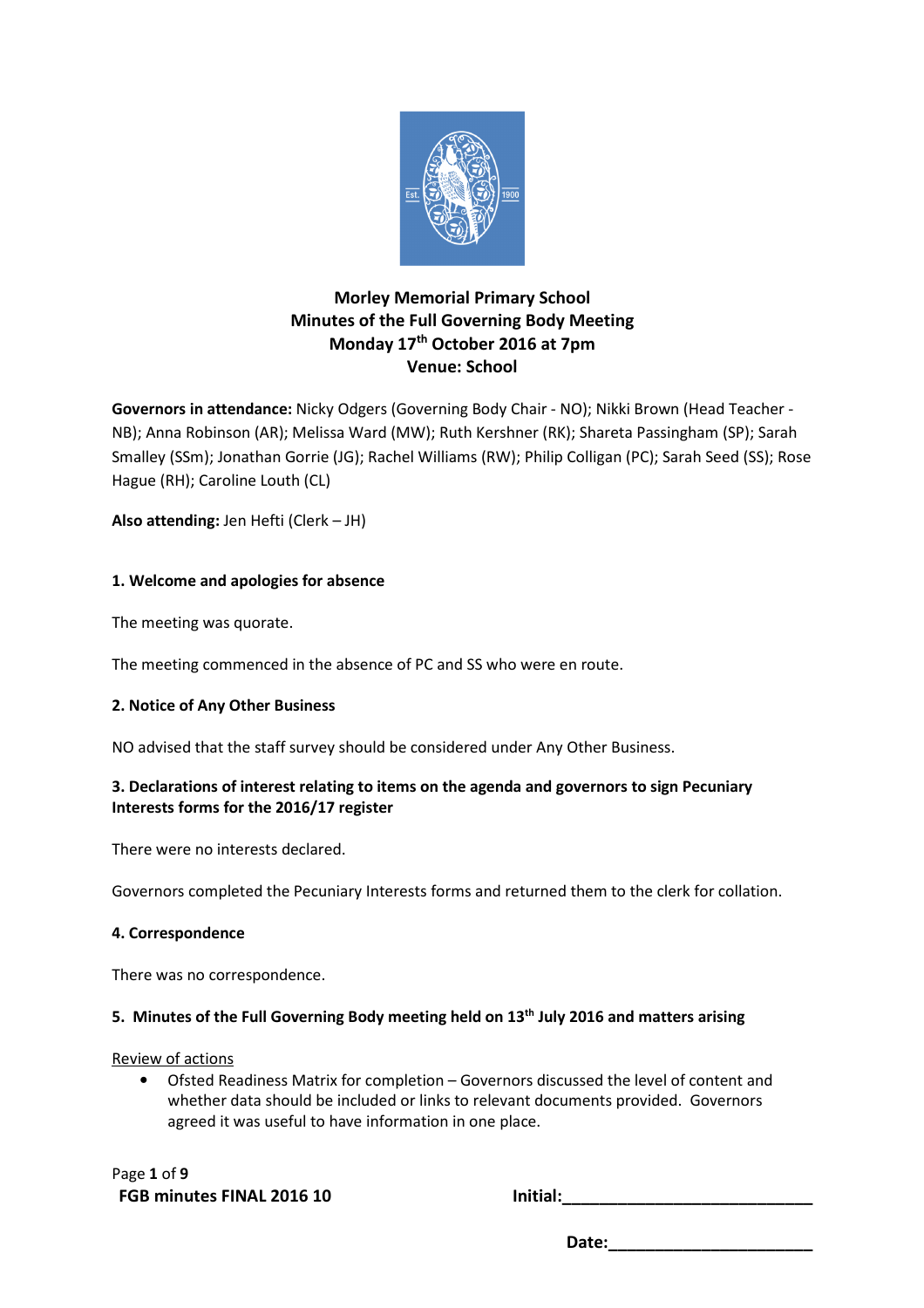**F1710-01 – ACTION: Committee Chairs to review matrix and indicate where data is required. Governors to add information relating to their link area.** 

- New BCR format ongoing at Resources committee
- DBS check for PC ongoing. **F1710-02 ACTION: PC to make appointment with office to complete check**
- Premises plan for Resources committee. Action closed.
- Circulate link to CityDeal consultation COMPLETE
- Safeguarding annual report for next FGB
- Prevent training ongoing. **F1710-03 ACTION: Governors to complete training and send copy of certificate to clerk.**
- Pupil Premium report on this agenda

# *The minutes were accepted as a true record and signed by the Chair.*

# **6. Committee minutes**

# Learning committee

The minutes were circulated prior to the meeting. The following points were noted:

- Data was looked at in depth
- Key Stage 2 (KS2) results were above the national average in all areas
- Progress was highest in Reading
- Strategies have been put in place for Maths teaching and learning
- Equalities targets the Equality Mark will be applied for which requires a full audit of equalities provision. The targets will be reviewed as part of this project.
- Behaviour principles were reviewed. They will go to staff consultation and then communicated to parents. They will be shared with the Full Governing Body (FGB) once they have been approved by the Learning Committee.

# Resource committee

The minutes were under review at the time of this meeting. The following points were noted:

- The committee considered procurement of cleaning and catering services
- The catering contract will be reviewed at the next committee meeting
- The committee will consider whether cleaning should continue as a contractor delivered service
- After School Club had seen a drop in income a more robust cancellation policy will be drafted.
- Various policies were approved
- Playground redevelopment/ Friends of Morley NB and SS had attended the Friends of Morley meeting. There are issues regarding sequencing of the work relating to planning permission. There is some concern around whether Friends of Morley can continue to focus fundraising on the playground.

# **7. Management of the Governing Body**

Governors considered the Standing Orders first, in particular whether the Chair's term of office should continue at four years as would affect whether the Chair and Vice Chair were required to be elected at this meeting.

Standing Orders

Page **2** of **9 FGB minutes FINAL 2016 10 Initial:\_\_\_\_\_\_\_\_\_\_\_\_\_\_\_\_\_\_\_\_\_\_\_\_\_\_\_**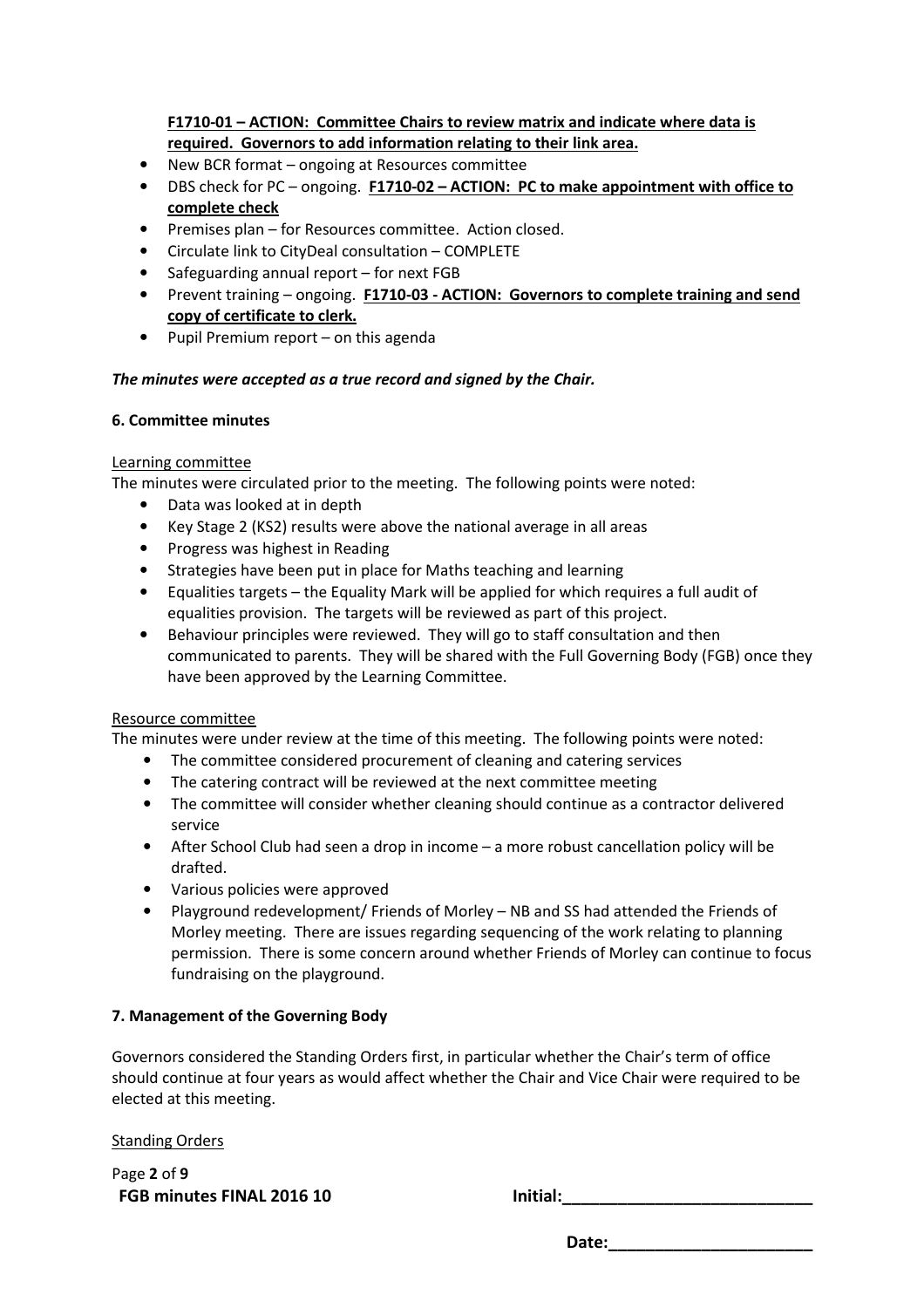- *Governors agreed that the term of office for Chair and Vice Chair should remain as four years.*
- Governors noted the clause stating that governors missing 3 meetings in a row with less than 70% attendance may be removed from the Governing Body

# *The Governing Body adopted the Standing Orders for 2016-17.*

#### Committee structure

Committees are currently made up of Learning committee, Resources committee, Performance Management committee and Salary Review committee.

# *The Governing Body agreed to continue this committee structure for 2016-17.*

## Delegated Decision Planner

- Governors were advised that the Delegated Decision Planner allocates tasks to the FGB or one of the committees and therefore informs the Terms of Reference.
- *A governor queried that the monitoring a Pupil Premium (PP) had been allocated to both committees.* A governor advised that PP expenditure was reviewed at the Resources committee and its impact reviewed at the Learning committee.

## Terms of Reference

NB advised that all Terms of Reference should refer to the 3-5 year plan.

#### Full Governing Body

# *Governors approved the Terms of Reference (subject to a change noted below).*

## Resources committee

- A governor noted that the approval of the budget was historically allocated to the Resources committee. It was therefore suggested that the budget is approved at a meeting of the Resources committee to which all governors are invited. *The Governing Body approved this approach***.**
- Governors noted that procurement approval levels will remain the same for 2016-17

# *The Governing Body approved the Resources committee Terms of Reference subject to the above change.*

## Learning Committee

*The Learning Committee Terms of Reference were approved by the Governing Body.* 

#### Performance Management committee

Governors agreed to change the number of meetings to 'at least annually and at other times as required'. References to 'performance management' should be replaced by 'appraisal', however the committee name will remain the same.

# *The Governing Body approved the Performance Management committee Terms of Reference subject to the above change.*

Salary Review committee *The Governing Body approved the Salary Review committee Terms of Reference.* 

Page **3** of **9** FGB minutes FINAL 2016 10 **Initial:**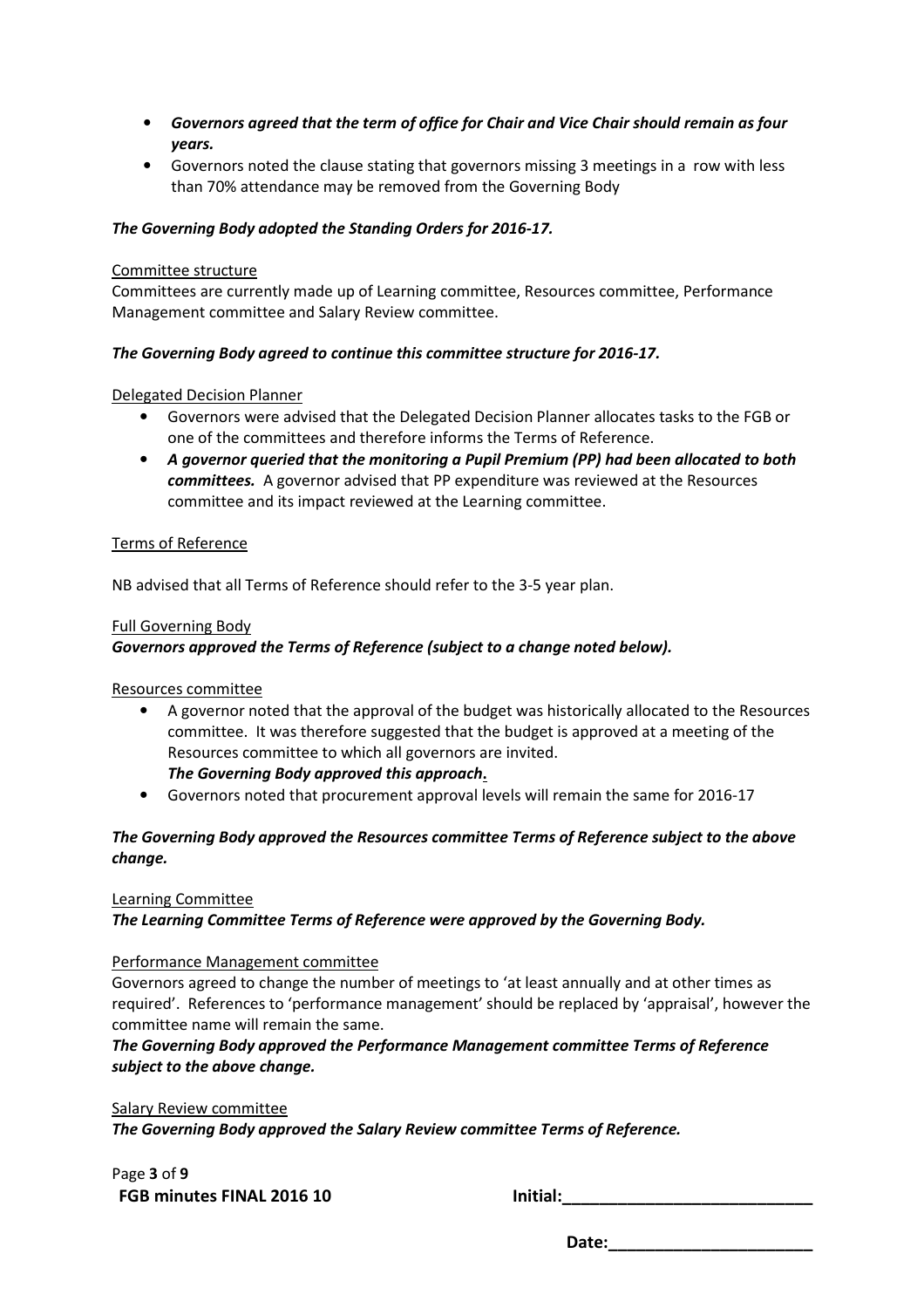It was agreed that the membership tables will be removed from all Terms of Reference.

# **F1710-04 – ACTION: Clerk to make changes to FGB terms of reference and Delegated Decision Planner to reflect budget approval level as noted above.**

Committee Membership

The Governing Body agreed that current membership was appropriate.

#### Link Roles

The Governing Body approved the allocated link roles.

It was noted that the link roles were designed to monitor the school Development Plan (SDP) priorities hence no subject links had been allocated at this time. SDP priorities areas will be allocated once the SDP in finalised.

## **F1710-05 – ACTION: NO to meet link governors to discuss link role job description**

Annual Governance Statement Governors approved the Annual Governance statement. **F1710-06 - ACTION: Clerk to upload to school website** 

Code of Practice Governors noted the new format.

All governors signed the Code of Practice 2016 – 2017.

Keeping Children Safe in Education – updated guidance September 2016 All governors confirmed that they had read the guidance and completed the declaration forms. Forms were returned to the clerk for collation.

#### Attendance

Governors reviewed attendance for 2015 – 2016. FGB attendance was 88%, Learning Committee 95% and Resources committee 88%.

Governors were advised that attendance for 2016 – 17 will be published on the school website.

Skills audit.

Governors noted that this was up to date.

## Governing Body Membership

Governors noted the two vacancies on the Governing Body. NO advised that her term of office ends in January 2017 and indicated that she will continue for a further fifteen months or until the next Ofsted inspection if that is later. Governors discussed the possibility of co-opting NO back onto the Governing Body once her term of office as parent governor ends and have an election to fill the resulting parent governor vacancy.

NO left the meeting.

Governors discussed the suggestion noted above and agreed that the process of a parent governor election should be started later in the Autumn term when new parents are more established. Parents will be advised of the upcoming vacancy before Christmas and the election process started in the Spring term.

Page **4** of **9 FGB minutes FINAL 2016 10 Initial:\_\_\_\_\_\_\_\_\_\_\_\_\_\_\_\_\_\_\_\_\_\_\_\_\_\_\_**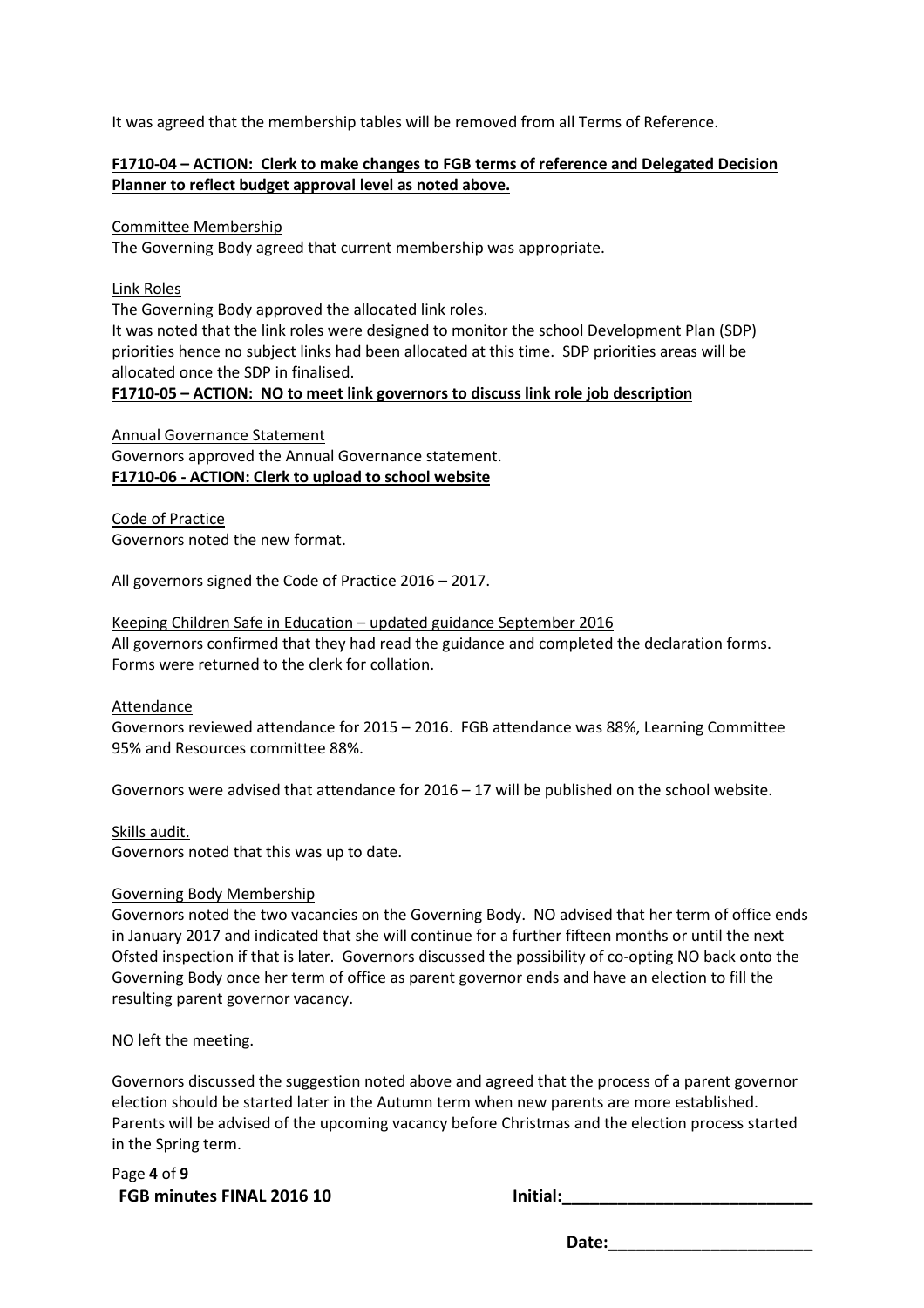# *Governors agreed that NO should then be co-opted back onto the Governing Body.*

NO rejoined the meeting.

## Applications to join the Governing Body

PC and NO had met with the candidate detailed in the meeting papers. Governors agreed that the candidate did not fill any obvious skills gap however once a new parent governor had been elected the skills audit could be reviewed again.

# **F1710-07 – ACTION: NO to contact candidate to advise that the application would be reviewed again in January 2017.**

## Dates for governor visits

Governors agreed to return to this once the School Development Plan had been finalised.

## **8. Head's report**

The report was circulated prior to the meeting and is attached to these minutes. The following points were noted:

## Mobility

• There had been a significant amount of mobility in pupil numbers. A factor in this is pupils leaving at the end of Year 2 to attend independent schools. It was noted that this has been the case historically. This mobility in pupil numbers has a direct impact on data, funding and resources.

## Attendance

- The profile of attendance had been raised via communications with parents and had improved recently however overall attendance is lower than at schools with a comparable number of pupils receiving Free School Meals (FSM)
- 27 out of the 60 Reception pupils achieved less than 95% attendance (national average). Unauthorised absence is a factor. *A governor queried whether this was more than for prior years.* NB advised that this was historically similar and the case for many schools.
- Attendance for pupils qualifying for FSM *a governor queried whether attendance for all of these pupils was lower than average.* NB advised that attendance tends to be lower when there are other underlying contextual reasons.

## Outcomes for pupils

This was looked at in depth by the Learning Committee. The following points were noted:

- Results in Reading were very good
- Results in Writing were good. This area was teacher assessed and the standards had been rigorously applied.
- Maths the results had been investigated in detail and Teaching & Learning strategies reviewed. *A governor queried whether the Maths data was comparable with other schools.* NB advised that the RAISEonline data which will be published imminently would provide more information.
- Early Years results were good
- Phonics screening results were good

Page **5** of **9** FGB minutes FINAL 2016 10 **Initial:**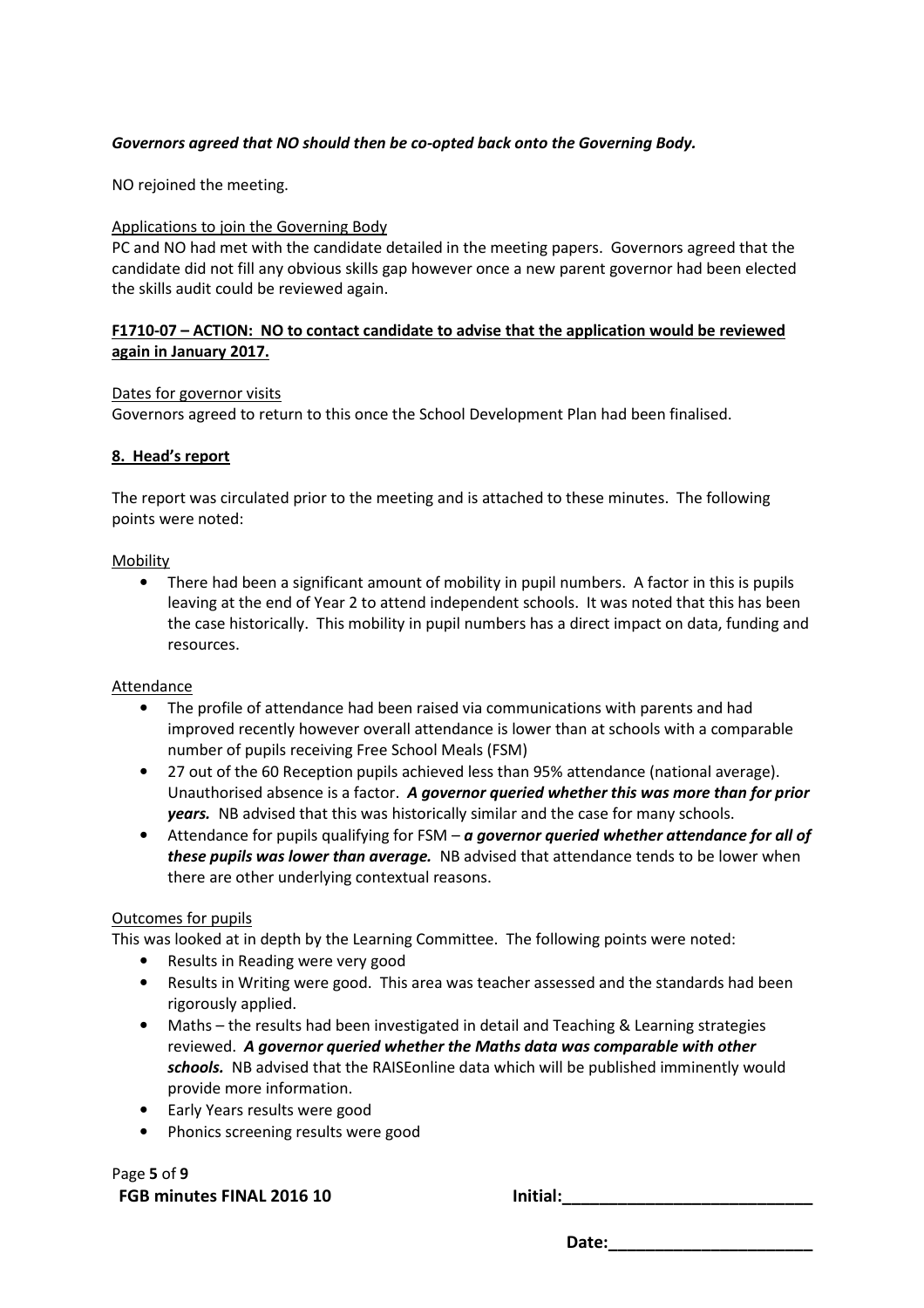• Key Stage 1 (KS1) results were above the national average.

## Quality of Teaching and Learning

- *A governor queried whether this review was performed by the Senior Leadership Team (SLT).* NB advised that this was the case.
- *A governor queried whether support was in place for those areas identified for development.* NB advised that those areas would be noted in the Self Evaluation Framework (SEF) which would then inform the SDP.

## **Staffing**

• A *governor asked about the progress of new staff.* NB advised that new members of staff were settling well and that there is a positive atmosphere in school.

# Behaviour, Safety and Wellbeing

- *A governor queried whether school continues to address the issue of bullying.* NB advised that this is included in the SDP.
- *A governor queried whether there had been an increase in incidents of bullying.* NB advised that the number of incidents reported to the SLT does not correlate with feedback from the parent survey. A review of the way in which incidents are reported will be an SDP priority area.
- *A governor queried whether the expectation is that all incidents reported to the class teacher are escalated to the SLT.* NB confirmed that this was the case.
- Governors noted that both staff and pupils have high expectations of behaviour in school which may contribute to incidents being reported by pupils which do not meet the criteria for bullying.

# Pupil Premium

- *A governor noted that the amount of funding received is lowest in Reception and highest in Year 6 and queried whether this was merely a coincidence.* NB advised that this was due to the funding structure, for example the 'Ever6' funding structure means that Pupil Premium funding is applied to any pupil who has qualified for FSM at any time over the past six years.
- *A governor queried how qualifying pupils are identified.* NB advised that parents provide National Insurance numbers of admissions forms which the Local Authority use to identify qualifying pupils. It is therefore more difficult to identify pupils who qualify in-year. The introduction of Universal Infant Free School Meals had led to some confusion amongst parents.
- Governors discussed how to communicate to parents that they should inform that school if there had been changes in their circumstances leading to them qualifying for PP. Governors noted that information could be included in the newsletter and the parent survey and include details of how the funding is spent.
- Governors noted that PP pupils make outstanding progress
- *A governor queried the definition of the 'wider life of the school' and asked what areas PP pupils could participate in if this funding is applied.* NB advised that these areas included school trips, music tuition and breakfast club amongst others. Expenditure must be shown to have impact on outcomes for these pupils.

# **9. Self-Evaluation Form (SEF)**

Page **6** of **9** FGB minutes FINAL 2016 10 **Initial:**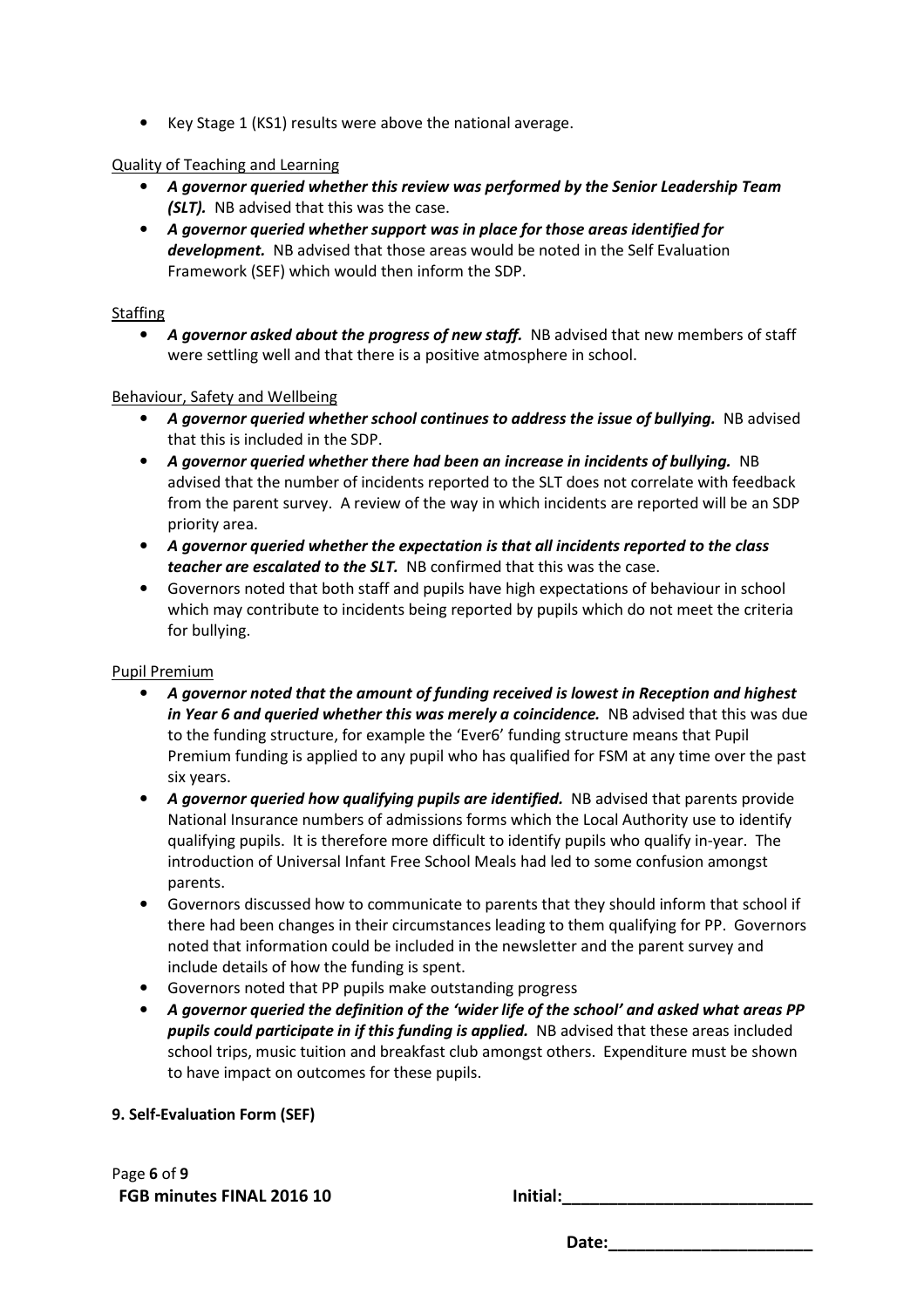A governor noted that the SEF gave a very clear summary of development over the past year and provided clarity on where the SDP priorities were derived from.

*A governor noted that the SEF demonstrated that school is solidly good and asked what is required to become outstanding.* NB advised that improved outcomes in Maths and PP pupil attainments would contribute towards this.

*A governor queried the link between British Values and 'Student Voice'/School Council.* NB advised the democracy is part of the British Values curriculum and that the School Council processed mirror this.

# *Governors agreed that the identified priorities were appropriate.*

# **10. Parental questionnaire**

The results had been circulated prior to the meeting and are attached to these minutes. The following points were noted:

- Responses were broadly in line with the prior year
- Feedback was more positive than the national benchmark
- There had been some softening in responses, such as from 'Strongly Agree' to 'Agree'
- Bullying was mentioned more frequently than the prior year
- The Resources committee have formed a working group to look at communications with parents. AR, SP and SSm will join PC on this group.
- Homework there had been comments that homework was inconsistently set and not always marked. The Home Learning Framework will be recommunicated to parents.
- Governor communications *governors agreed that a half termly report would be appropriate*
- A governor queried where parents get information from. It was noted that the newsletter was the most popular source of information and that the website was not accessed in the same way. A review of the website content would be added to the remit of the communications working group.

# **F1710-08 - ACTION: JH to send governor email addresses to office to ensure governors receive newsletters.**

# • Sharing results – **F1710-09 – ACTION: PC to write accompanying note to results graphs, to be sent to parents**

## **11. School Development Plan**

Covered under item 9.

## **12. Governor Development Plan**

It was agreed that governor communications would be added to the plan.

## **13. Clarifying vision, ethos and strategic direction**

Page **7** of **9** FGB minutes FINAL 2016 10 **Initial:**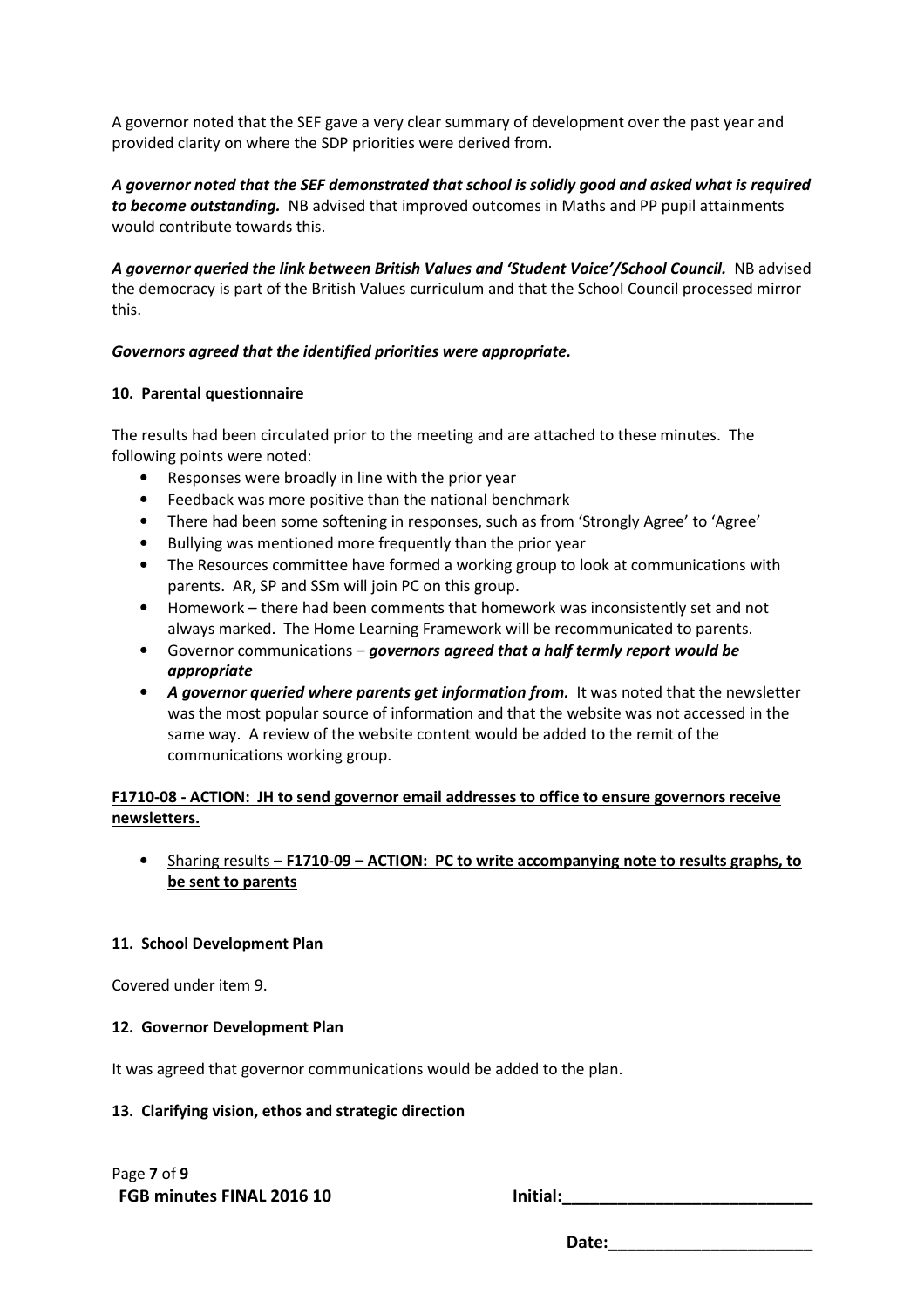- Governors noted that the current strategic plan cycle was coming to an end and that a new plan should be developed to be implemented from this time next year.
- Governors should define the vision with input from other stakeholders. The SLT will then draw up a plan.
- Governors agreed to set up a working group to review the vision RH, PC, NO, RW, SS and NB will form the group.

# **14. Governor meeting dates**

The Governor Visioning meeting was scheduled for 3.2.17 at Mills & Reeve offices at 8.45am (for a 9.15am start) – 12.30pm.

## **15. Policy reviews**

Special Educational Needs and Disabilities (SEND) policy

• It was noted that additions and amendments were made in line with statutory requirements.

# *Governors approved the policy for use by the school.*

Safeguarding and Child Protection policy

- It was noted that the policy had been updated in line with the revised Keeping Children Safe in Education guidance.
- *A governor queried whether class teachers are aware if pupils are subject to a Child Protection Plan.* NB advised that teachers are aware when to inform the SLT of, for example, an unexplained absence.

*Governors approved the policy for use by the school.* 

## **16. Any Other Business**

It was agreed that RK and MW will formulate the survey and review with NB.

| ACTION LOG |
|------------|
|------------|

| Ref      | <b>Item</b>           | Action                                                                                                                                              | Owner               | <b>Status</b> |
|----------|-----------------------|-----------------------------------------------------------------------------------------------------------------------------------------------------|---------------------|---------------|
| F1710-01 | 5. Matters<br>arising | Committee Chairs to review Ofsted<br>matrix and indicate where data is<br>required. Governors to add<br>information relating to their link<br>area. | Committee<br>chairs | Open          |
| F1710-02 | 5. Matters<br>arising | PC to make appointment with office<br>to complete DBS check                                                                                         | <b>PC</b>           | Ongoing       |
| F1710-03 | 5. Matters<br>arising | Governors to complete Prevent<br>training and send copy of certificate<br>to clerk.                                                                 | All<br>applicable   | Ongoing       |
| F1710-04 | 7. DDP/TORs           | Clerk to make changes to FGB terms<br>of reference and Delegated Decision<br>Planner to reflect budget approval<br>level.                           | JH                  | Open          |